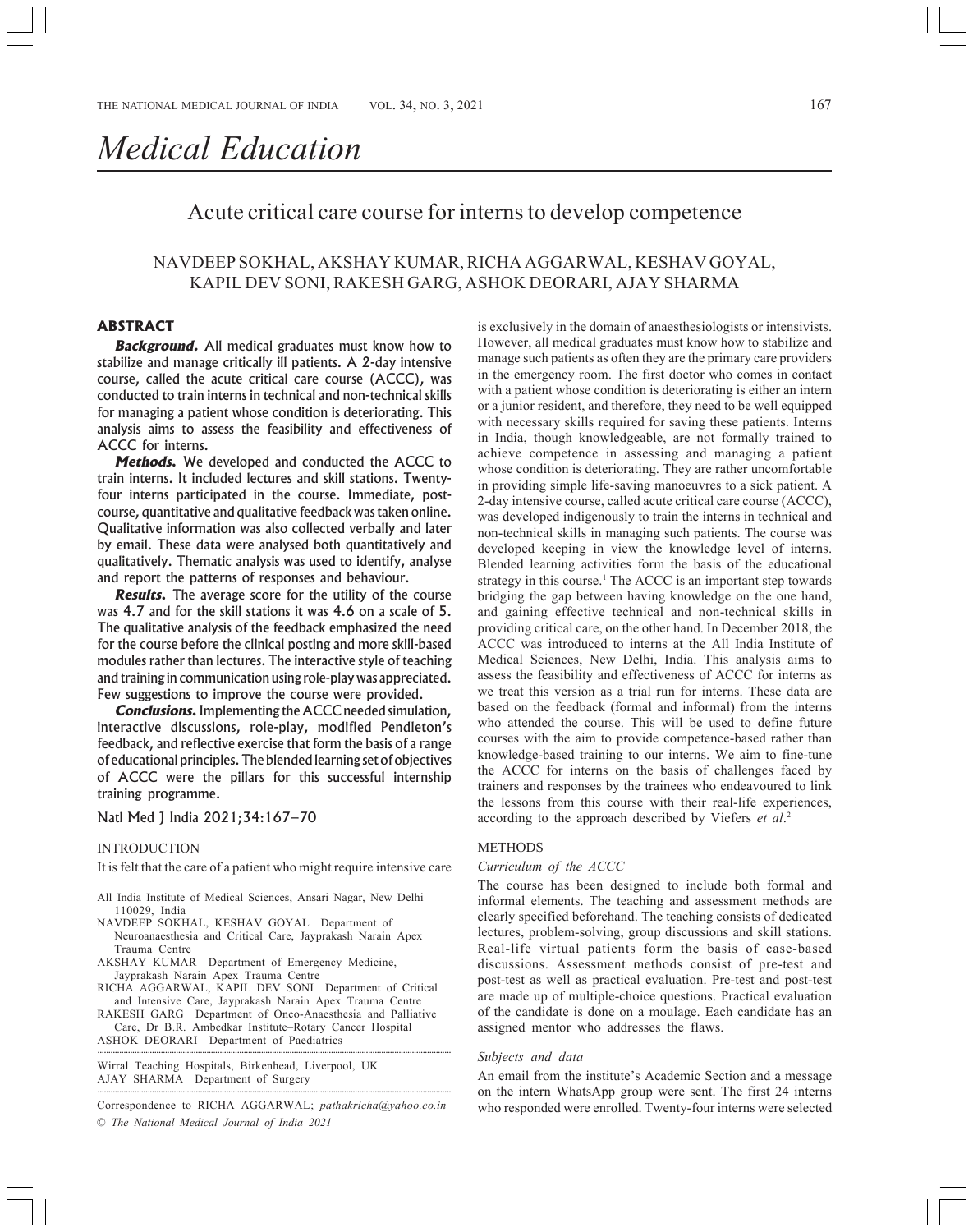as we had planned 4–5 students at one skill station. The ratio of faculty to students was at least 1:4.

The course was paperless. Pre-test, post-test and feedback were taken online. The course consisted of lectures, interactive sessions and skill stations. There were face-to-face tasks and discussions during skill stations. The feedback was collected immediately after the course online (Box 1 is the feedback form). The feedback was collected both qualitatively and quantitatively for the evaluation of the content of the course and for the evaluation of the skill station (Fig. 1).

#### *Analysis of data*

The feedback data required both quantitative and qualitative analysis. The responses of candidates expressed on a visual analogue score on a scale of 0–5 were analysed.

The major part of the feedback data required qualitative analysis. We used a binary approach for dualistic analytical framework focusing on the positive and negative aspects of the experience using intertwined perspectives of learning context and individual identity as noted in the observation.<sup>3</sup> The qualitative information was collected verbally and on the feedback forms. We used thematic analysis to identify, analyse and report the patterns of responses and behaviour.<sup>4</sup> Thematic analysis entails looking at a number of verbal answers of faceto-face feedback and written record of collective replies of the whole group to determine repeated patterns of meaning.<sup>5</sup>

#### RESULTS

Table I shows the average scores  $(n=24$  interns) in response to the five questions related to the content and training methodology of the course, as well as the average scores in response to the three questions related to the utility of skill stations. Utility of skill stations (4.9) has been rated specifically higher than the utility for the whole course  $(4.71)$ . The rate of affirmative answers was 100% in response to binary questions: a. Are you satisfied with the course?

#### ACCC developed for interns

Email by the Academic Section to all interns —>

24 interns who responded were selected on first-cum-first basis ↓

\n
$$
\downarrow
$$
\n  
\n Pre-test → Course → Post-test →  
\n Feedback online/face-to-face (24 candidates)\n

FIG 1. Flow of the study Feedback analysed quantitatively and qualitatively ↓

TABLE I. Average scores for the feedback questions (maximum score of 5)

| Item                          | Score |
|-------------------------------|-------|
| Content of the course         |       |
| Clarity of contents           | 4.48  |
| Utility                       | 4.71  |
| Adequacy of contents          | 4.67  |
| Understandable                | 4.76  |
| Interaction with participants | 4.90  |
| Skill stations                |       |
| Utility                       | 4.90  |
| Interesting                   | 4.81  |
| Adequacy of time              | 4.29  |

TABLE II. Qualitative data about the course in response to the question 'Please write about course's strengths, weaknesses or make any suggestions'

#### Four themes emerged:

- 1. Comparison of the acute critical care course with the rest of the undergraduate curriculum with regards to contents and how the contents and implementation of the undergraduate curriculum be improved.
	- A fantastic course. Gives very efficiently a practical approach to critically ill patients.
	- Should have been conducted earlier in 7th/8th semester.
	- Should be made compulsory.
	- Should be conducted over greater length.
	- Lectures were good and to the point and not focusing much on theory.
	- The regular classes should also be such interesting.
- 2. Comparison of acute critical care course with the rest of the undergraduate curriculum with regard to interactive teaching style and using skill stations.
	- Lectures to be kept to a minimum and more skill-based modules should be introduced.
	- Very friendly, easily accessible and interactive teachers.
- 3. Training in communication in acute critical care course using role-play.
	- More hands-on and role-play will be very helpful.
	- Amassing interaction in role play of the SBAR and SPIKES protocol.
- 4. Suggestions as to how acute critical care course be made better.
	- Lectures should be short and less theoretical.
	- More time per station. Less number of students per skill station.
	- Doing the lectures online and faculty personally giving time only for skill stations and not for the lecture would help save time.
	- Notebook and pen and hand-outs to be provided.
	- Instruments and a few more surgical skills can be included.
	- Lectures should be followed by skill stations.
- 
- b. Was it worth the time?
- c. Would you recommend it to others?

For qualitative analysis, four of themes emerged (Table II):

- 1. Comparison of the ACCC with the rest of the undergraduate curriculum with regard to the contents.
- 2. Comparison of the ACCC with the rest of the undergraduate curriculum with regard to interactive teaching style and using skill stations.
- 3. Training in communication in the ACCC using role-play.
- 4. Suggestions for improvement of the contents and implementation of the ACCC.

#### DISCUSSION

The ACCC is aimed to develop knowledge, skills and attitudes. The ACCC gives an opportunity to rehearse in identifying and managing unexpected adverse events in a simulated environment in honing up technical and non-technical skills. It emphasizes that:

- a. The inability to maintain airway (A) kills faster than inadequate ventilation (B), which kills faster than not enough circulatory volume (C). A>B>C
- b. Uncommon presentations of common disorders are much more common than common presentations of rare disorders.
- c. An intern should be able to evolve a systematic approach for effective management of a life-threatening condition.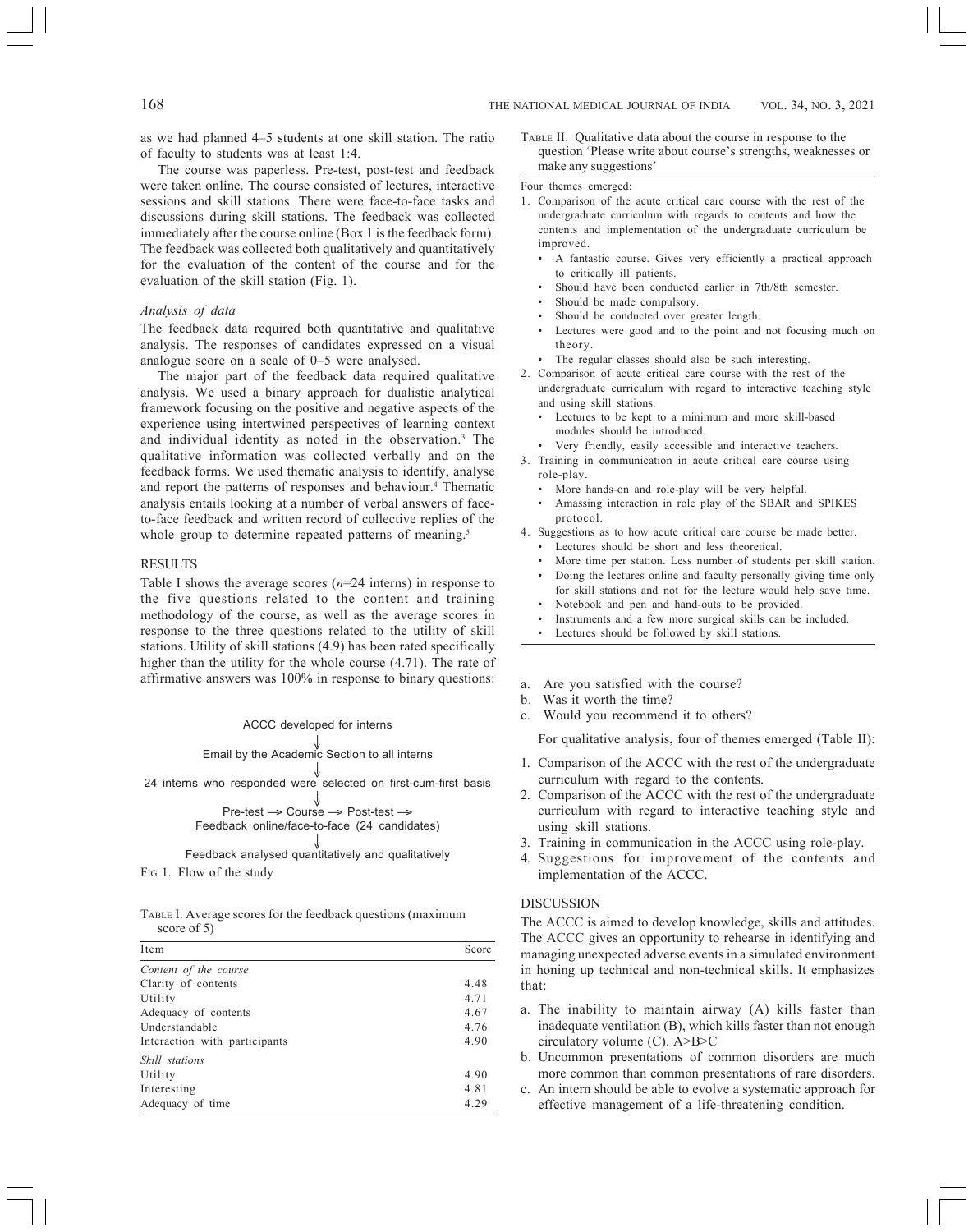| Box 1. Acute critical care course feedback form                                                                                                 |
|-------------------------------------------------------------------------------------------------------------------------------------------------|
| Please give your feedback to improve the course.<br>(5 is best, 1 is worst).                                                                    |
| You will be anonymous (*Required)                                                                                                               |
| 1. Please write about the course's strengths,<br>weaknesses or make any suggestion.*<br>2. Please evaluate the content of the course.*<br>54321 |
| Clarity of content<br>Utility of content<br>Adequacy of content                                                                                 |
| 3. Please evaluate the presentation.*<br>54321<br>Understandable                                                                                |
| Interaction with you<br>4. Please evaluate the skill stations.*<br>54321                                                                        |
| Useful<br>Interesting                                                                                                                           |
| Adequacy of time<br>5. Overall impression about the course.*<br>Yes/no                                                                          |
| Are you satisfied with the course?                                                                                                              |
| Was it worth your time?<br>Will you encourage others to do it?                                                                                  |

d. An intern should develop a leadership role, i.e. an attitude of owning responsibility and team building.

#### *ACCC curriculum*

The ACCC is aimed to develop competence-based learning in interns rather than knowledge-based learning. It is important for interns to know and apply the principles of physiology in a patient whose condition is deteriorating fast. The ACCC has a formal, informal and hidden curriculum.

A well-designed and effective formal curriculum enables a smooth process of learning and documents all the experiences during the course of an educational event.<sup>6</sup> The teaching and assessment methods are clearly specified beforehand to achieve effective delivery of the course. Pre-test assessment helps the faculty to appreciate baseline level of understanding that enables them to modify their own approach to teaching and training.

#### *Problem-based learning*

The students learn about a given subject in the context of problems that are complex, multifaceted and realistic. This approach helps the candidates identify their deficiencies and address their doubts, helps them to develop knowledge, hones their problem-solving skills, encourages self-directed learning and promotes their intrinsic motivation.<sup>7</sup> The role of the faculty this type of curriculum is that of a facilitator and educator. The faculty provides support to the process of learning and continuously monitors the progress.7 During the course, the theoretical basis of applied physiology was explained by citing simple clinical examples and case-based discussions.<sup>8</sup>

The informal curriculum describes the aspects of the curriculum that deal with the day-to-day challenges in our

clinical and academic life. During the delivery of the ACCC, the candidates pose questions and clinical problems which are solved there and then. The resultant discussions are unplanned but are really worthwhile. During tea breaks and lunch breaks, the faculty engages the candidates in informal discussions to understand the candidates' perception about teaching methodology.6,9 Interactive method of teaching and live feedback is more effective than conventional lecture-based teaching. The ACCC relies on high-quality interaction in small groups between students and faculty.

Beyond the formal and informal curriculum, there is a hidden curriculum of the ACCC, i.e. changing the behaviour of the interns. This is integral to the human and structural component of the course. This objective is not formally stated in the curriculum but relates to the culture and ethos of the institution that we aim to develop. $10$ 

#### *Assessment of students*

All the candidates were assessed through the duration of the course for their contribution and team approach. This was a part of the formative assessment in a mutually respectful environment. There was a formal post-test and practical assessment of the interns on a moulage. Feedback given to the candidates during these sessions was a useful learning tool.

#### *Performance of this course*

The feedback from the interns has been exceptional (Tables I and II). The implementation of vertical (between faculty and candidates) and horizontal integration (between candidates) has been possible by mutual interaction to learn from each other by sharing their own clinical experiences that facilitate linking with the course objectives. Interaction (horizontal and vertical) was more crucial to learning than the lectures. An interactive session fosters the candidates to enter the Kolbe cycle that turns each clinical experience to evolve into conceptualization. The performance of this course seems good because six education strategies relating to the curriculum in a medical school, i.e. student-centred/teacher-centred, problem-based/ information-gathering, integrated/discipline-based, communitybased/hospital-based, elective/uniform and systematic/ apprenticeship-based, have been amalgamated to facilitate active participation.8 The level of all candidates' motivation was high through the course. The course has been immensely useful in developing critical care, technical as well non-technical skills.

#### *Comparison of the ACCC with the rest of undergraduate curriculum in terms of contents*

The candidates of ACCC emphasized that this course be made available in the 7th–8th semester before their residential posting at the secondary care hospital during the community medicine posting. They expect addition of simple surgical skills too. We aim to introduce these as a one-day skill development programme. The candidates stressed that a competence development course would go a long way in 'reshaping the medical future of the country'.

#### *Comparison of the ACCC with the rest of undergraduate curriculum with regard to interactive teaching style and using skill stations*

Based on their experience, the interns reiterated that the lectures be kept to a minimum and more skill-based modules should be introduced in this course. More efficient time management